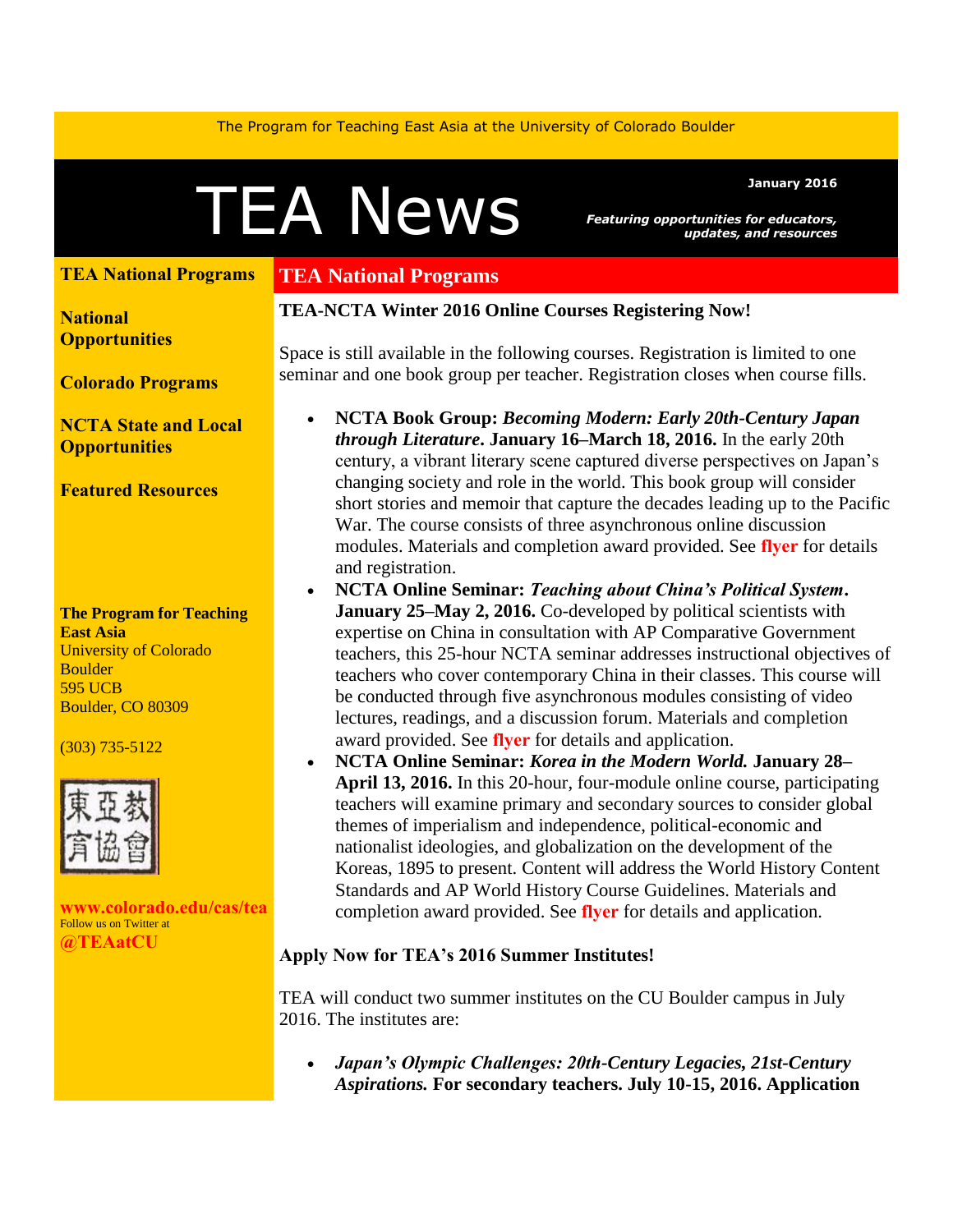**deadline: Friday, March 18.** Working with academic and policy specialists, secondary teachers participating in this institute will explore current manifestations of enduring issues that impact contemporary Japanese society, government, global and intra-Asian relations, and Olympic goals and aspirations. More information and application **[here](http://www.colorado.edu/cas/tea/ncta/downloads/Japan_SI2016_application.pdf)**.

 *Korea's Journey into the 21st Century: Historical Contexts, Contemporary Issues.* **July 24-28, 2016. Application deadline: Friday, March 18.** Presenting authentic voices through Korean narratives and texts, this four-day institute for K-12 teachers will consider modern and contemporary South Korea's distinct history, geography, intra-peninsular and international relations, and transnational cultural transmissions (e.g., K-pop, film, and design). More information and application **[here](http://www.colorado.edu/cas/tea/ncta/downloads/KSI2016App.pdf)**.

# <span id="page-1-0"></span>**National Opportunities**

**Asia for Educators NCTA Online Courses.** Asia for Educators at Columbia University is offering two online courses starting in January. For more information on these courses, described below, visit the AFE **[website](http://afe.easia.columbia.edu/online_course/)**:

- *East Asian Societies.* **January 13–February 24.** This course will explore contemporary society in China, Japan, and Korea, paying close attention to their distinctive aspects and shared challenges. The course will be presented in six week-long asynchronous sessions.
- *Essential Readings, Past and Present: Part 1, China.* **January 20– March 15.** The first in a three-part series of book groups, this program will engage participants in reading and discussing canonical works of Chinese literature. The course will be conducted as eight week-long asynchronous sessions.

**Five College Center for East Asian Studies NCTA Webinars.** The Five College Center for East Asian Studies (FCCEAS) has scheduled three webinars for February. For more information on the webinars, listed below, visit the FCCEAS **[website:](https://www.fivecolleges.edu/fcceas/webinar)**

- *Okinawa before the Dawn: The Island's History before 1945.* Monday, February 8, 7 pm EST.
- *Hiroshima Hibakusha: Sufferings of Survivors, Actions for Peace.*  Wednesday, February 17, 7 pm EST.
- *The Life and Times of General Douglas MacArthur.* Tuesday, February 23, 7 pm EST.

*Choices Leadership Institute: Human Rights, Responsibilities, and Responses.*  **July 11-15. Application deadline: March 1.** The Choices for the 21st Century program offers this leadership institute on the campus of Brown University in Providence, RI. Participants will examine global refugee crises, their effects on U.S. policy, and effective methods for teaching about them. For more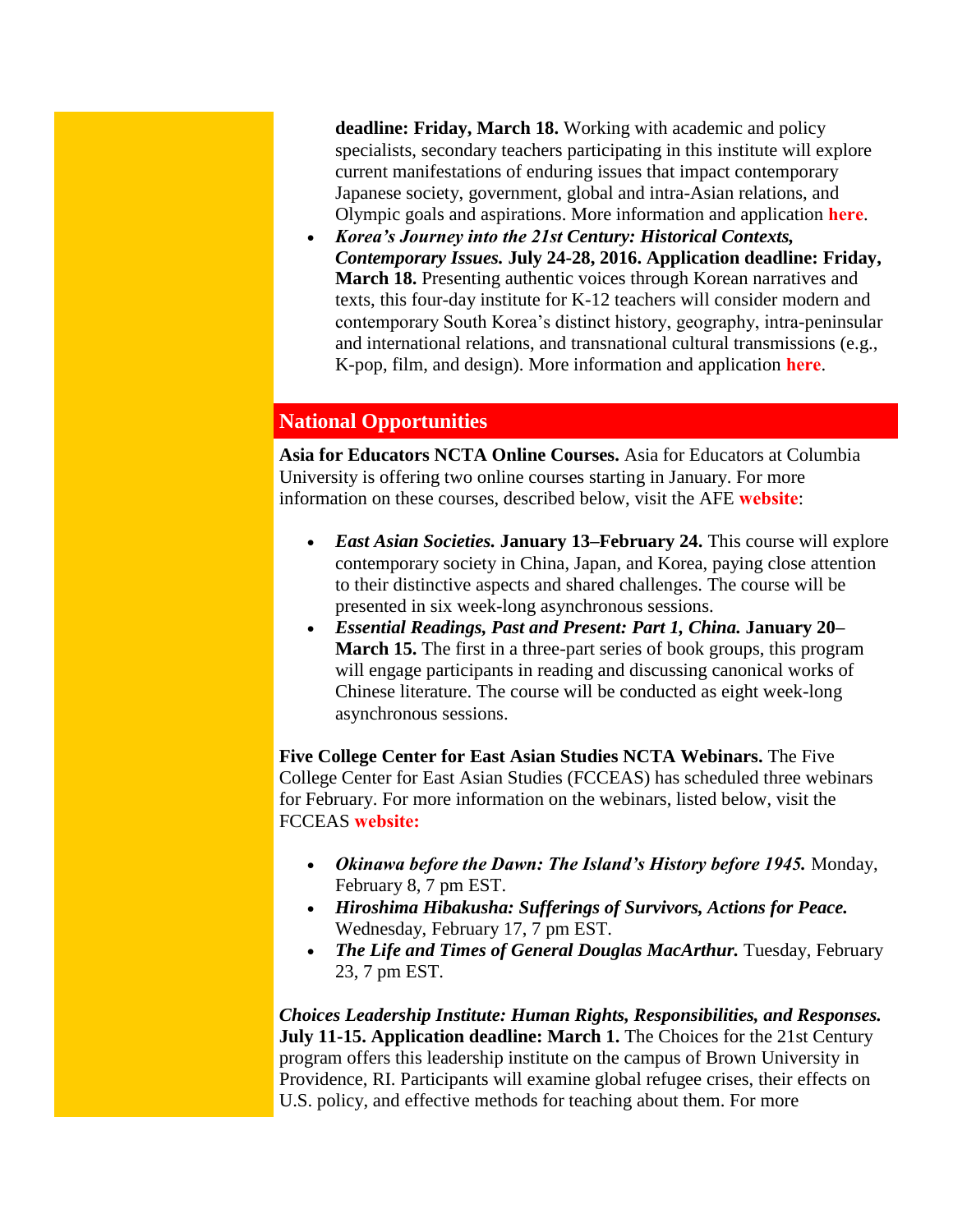information, visit the Choices **[website](http://www.choices.edu/pd/institutes/institute-2016.php)**.

*Civil Liberties in Times of Crisis: The Japanese American Incarceration.* **July 24-29 or August 7-12. Application deadline: March 1.** This workshop is offered by the Japan American Citizens League (JACL) and supported by the National Endowment for the Humanities. The workshop, which will be offered twice this summer in Los Angeles, will explore the incarceration through presentations by scholars, activists, and former internees. Participants will visit Manzanar and Santa Anita Park. More information is available **[here](https://neh2016.jacl.org/)**.

#### *Previously Announced National Opportunities*

**Sino-American Bridge for Education and Health: Teach in China Summer 2016. Application deadline: Friday, January 15, 2016.** K-12 teachers of any subject with at least three years of experience can apply to take part in this program. Participants teach from two to four weeks and have one week free to travel and explore Chinese culture. Information and application **[here](http://sabeh.org/summer-2015/)**.

**NCTA National Online Seminar:** *War and Peace: Voices from Japan.* **January 25–April 25, 2016.** This 11-week online seminar offered through the NCTA national coordinating site at the Five College Center for East Asian Studies will explore multiple perspectives related to Japan's wartime experience. For more information, visit the FCCEAS **[website](https://www.fivecolleges.edu/fcceas/ncta/national-online)**.

**NCTA Study Tour:** *Voices of Peace and Reconciliation: Messages from Japan to the United States.* **June 28–July 12, 2016 (tentative). Application deadline: Monday, February 1, noon EST.** The NCTA national coordinating site at the Five College Center for East Asian Studies is conducting this study tour for NCTA alumni. The study tour will involve participants in listening to the voices of Japanese people involved in peace and reconciliation activities, visiting related peace sites, and implementing what they learned in their classrooms. For more information, visit the FCCEAS **[website](https://www.fivecolleges.edu/fcceas/2016-japan-study-tour)**.

**Elgin Heinz Outstanding Teacher Award. Application deadline: Tuesday, February 2, 2016.** The United States-Japan Foundation established the Elgin Heinz Award to honor precollegiate teachers whose work advances mutual understanding between the United States and Japan. Two awards are given, one in the humanities, the other in Japanese language. For more information, visit the **[award page](http://us-jf.org/programs/elgin-heinz-teacher-awards/)** on the Foundation's website.

**NCTA Asia for Educators Summer Study Tours to China and Japan. Application deadline: Friday, February 5, 2016.** Asia for Educators, Columbia University, is offering two summer 2016 study tours, each traveling to both Japan and China; group 1 will travel June 12-30, while Group 2 will travel July 3-21. Funded by the Freeman Foundation and the Japan Foundation Center for Global Partnership, the study tours are open to teachers who have completed 30 hours in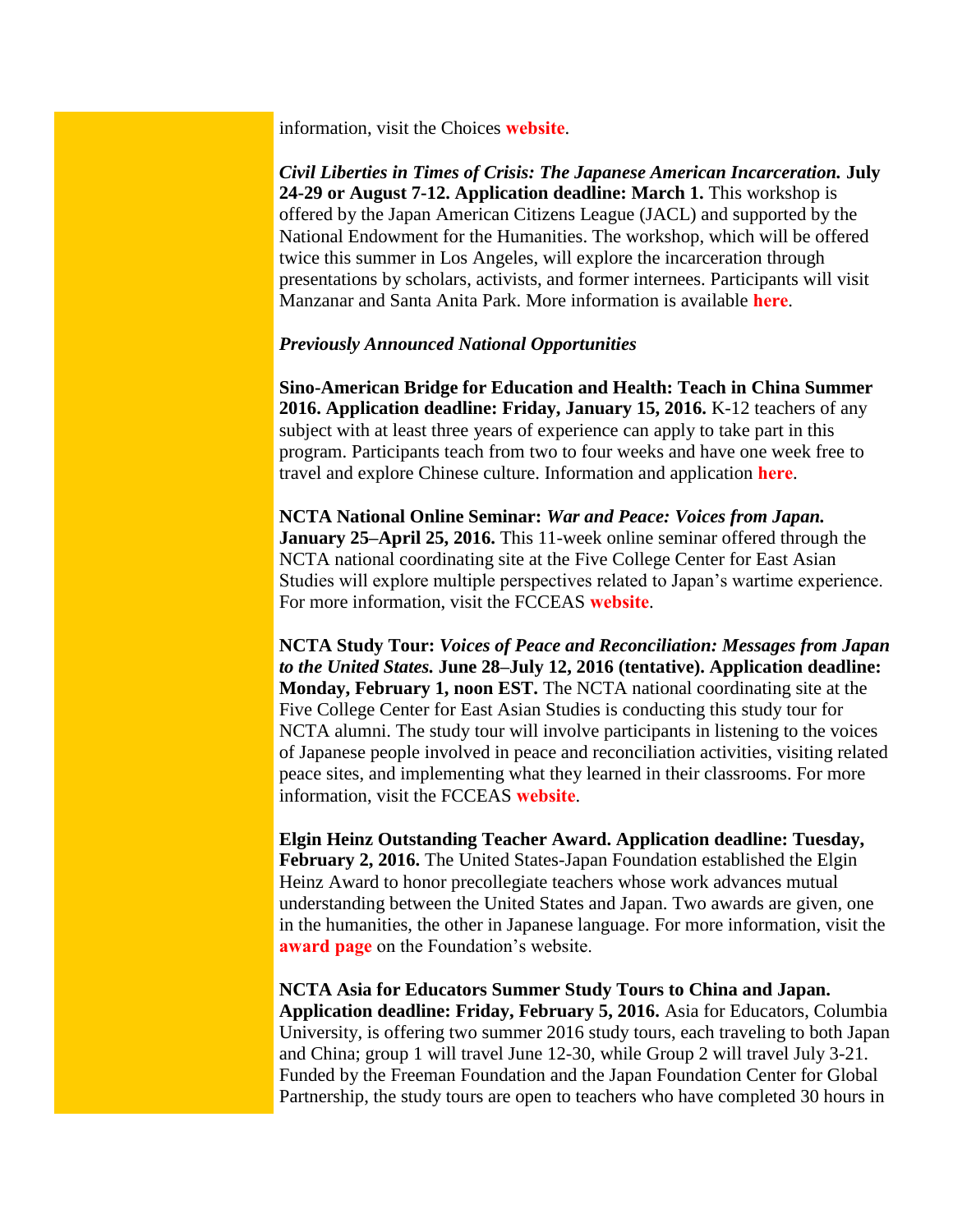NCTA-sponsored professional programs. Program cost is \$2000. For more information, visit the Asia for Educators **[website](http://www.columbia.edu/itc/eacp/ncta-columbia/studytours/)**.

**Primary Source Summer Institute:** *Exploring Nature and Culture in Japan.* **July 27-29, 2016. Application deadline: Monday, February 22, 2016.** Primary Source presents this summer institute for K-8 teachers. Through scholar- and teacher-led sessions, participants will explore how Japanese have interacted with the natural world over time. The institute will take place at Showa Boston, a campus featuring a teahouse and Japanese garden. For more information about the institute, costs, and financial supports available, visit Primary Source's **[website](http://www.primarysource.org/for-teachers/courses/exploring-nature-and-culture-in-japan)**.

**NCTA Summer Workshop:** *Teaching East Asian Literature in the High School.* **July 10-15, 2016. Application deadline: Monday, March 7, 2016.** The NCTA coordinating site at the East Asian Studies Center at Indiana University offers this annual summer workshop at which high school teachers interact with scholars to explore the literature and history of China, Japan, and Korea. Experienced world language teachers present classroom strategies. The institute is held on the campus of Indiana University Bloomington. More information and the application are available **[here](http://www.iu.edu/~easc/outreach/educators/literature/index.shtml)**.

**Japan Society Study Tour:** *Paths to Reconciliation and Peace: WWII Survivors Come Together***. July 2–23, 2016; Orientation June 30–July 1. Application deadline: Thursday, March 24, 2016.** This study tour is open to middle and high school teachers, libriarians, and administrators. Participants must demonstrate a firm commitment to foster and sustain education about Japan in their schools. Program cost is \$1,200; application and additional information are available **[here](https://www.japansociety.org/page/programs/education/educators_study_tour)**.

**Keizai Koho Center Study Tour to Japan. June 28–July 7, 2016 (tentative). Application deadline: Thursday, March 31, 2016.** The Keizai Koho Center, in cooperation with the National Association of Japan-America Societies, offers this opportunity for U.S. and Canadian middle or high school social studies teachers. Participants will visit Japanese schools, meet with scholars and experts, visit major Japanese companies, take part in a home stay, and participate in cultural events. For more information about requirements and benefits, as well as an application, visit the Japan-America Society of Pennsylvania **[website](http://www.kkc.or.jp/english/fellowship/fellowships/index.html)**.

**Korea Academy for Educators (KAFE) Summer Institute. July 17-22, 2016.** KAFE and the USC Korea Studies Institute offer this program sponsored by the Korea Foundation. Participants will explore Korean history, culture, and contemporary issues, as well as the experiences of Korean Americans. Applicants should be passionate about learning about Korea and able to develop lessons based on what they learn. Fellowships cover most expenses. For more information, visit the KAFE **[website](http://www.koreaacademy.org/)** or email Daniel Lee at **[daniel@koreaacademy.org](mailto:daniel@koreaacademy.org)**.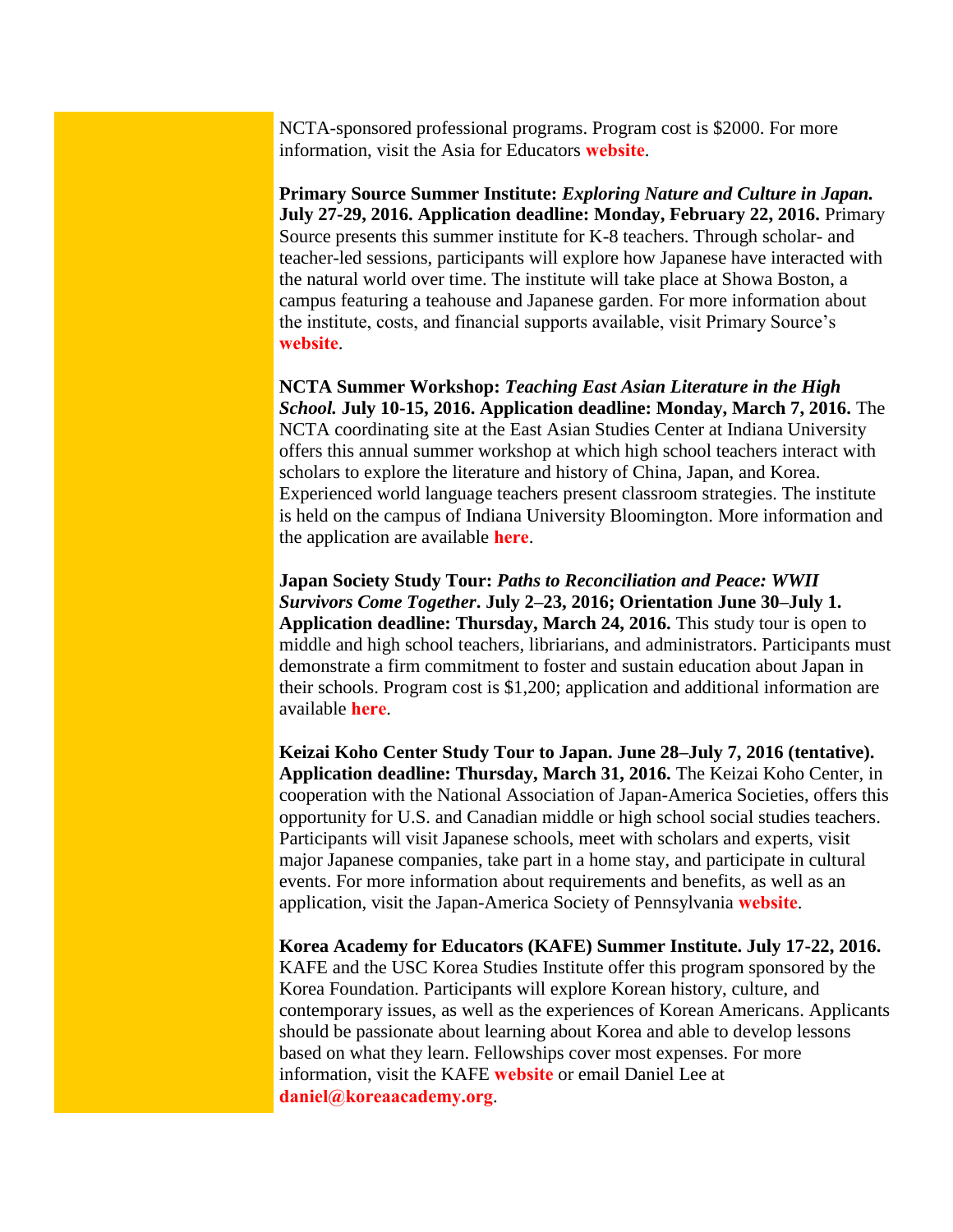## <span id="page-4-0"></span>**Colorado Programs**

**Japan in the Schools Program Available.** The Japan America Society of Colorado (JASC) provides free presentations on Japanese language and culture to classrooms or home-school groups in the Denver Metro area, including Boulder. The program is free and is primarily directed toward elementary-age students. The program also offers field trips to Sakura Square. For more information, visit the program page on the JASC **[website](http://www.jascolorado.org/japan-in-the-schools/)**.

**Shen Yun Performances in Colorado. Denver: March 4-6, Colorado Springs: April 5.** Shen Yun celebrates 5,000 years of traditional Chinese culture through music and dance. For more information, visit the Shen Yun **[website](http://shenyun.com/denver)**.

#### *Previously Announced Colorado Programs*

**Lecture on** *Charles Lang Freer and Japanese Ceramics***. Thursday, January 14, 2016, 5:30 – 8:00 pm.** The Japan America Society of Colorado and Asian Art Association of the Denver Art Museum are sponsoring this lecture by Louise Cort, curator of ceramics at the Smithsonian's Freer Gallery of Art and Arthur M. Sackler Gallery. Cort will examine Freer's collecting of Japanese ceramics, looking at successes, pitfalls, and how his work was shaped by the Aesthetic Movement. The lecture will be followed by a reception. Tickets are \$10; register at the JASC **[website](http://www.jascolorado.org/new-events-1/2016/1/14/lecture-charles-lang-freer-and-japanese-ceramics)**.

## <span id="page-4-1"></span>**NCTA State and Local Opportunities**

**2016 NCTA Seminar in Chicago Now Enrolling. Application deadline: February 8.** The East Asian Studies Center at Indiana University (EASC) is taking applications for a 33-hour seminar in Chicago this spring. The seminar will be held on Tuesday evenings in Chicago from March-May. For more details, visit the EASC **[website](http://www.iu.edu/~easc/outreach/educators/seminar/sites.shtml)**. More details will be available soon for seminars in Montgomery, AL; West Lafayette, IN; and Lansing, MI.

**2016 NCTA Seminars from the Five College Center for East Asian Studies.**  FCCEAS is currently recruiting teachers for seminars in Hadley, MA, and Rutland, VT. The Hadley seminar will be held at the Pioneer Valley Chinese Immersion Charter School; it will be held on Saturdays from 9 am to 3 pm, beginning January 30 and concluding March 12. Contact seminar leader **[Arlene](mailto:arlene.kowal@gmail.com )  [Kowal](mailto:arlene.kowal@gmail.com )** for more information; application is available **[here](https://www.fivecolleges.edu/fcceas/ncta/ncta_in_massachusetts)**. The Rutland seminar will be held on selected Saturdays in March and April. For more information and an application, contact seminar leader **[Jacqueline Drouin](mailto:jdrouin@uvm.edu)** or check the FCCEAS **[website](https://www.fivecolleges.edu/fcceas/ncta/vermont)**.

#### <span id="page-4-2"></span>**Featured Resources**

Two new **NCTA Class Apps** are now available. Check out the new resources below and the growing library of short video presentations for teachers at the